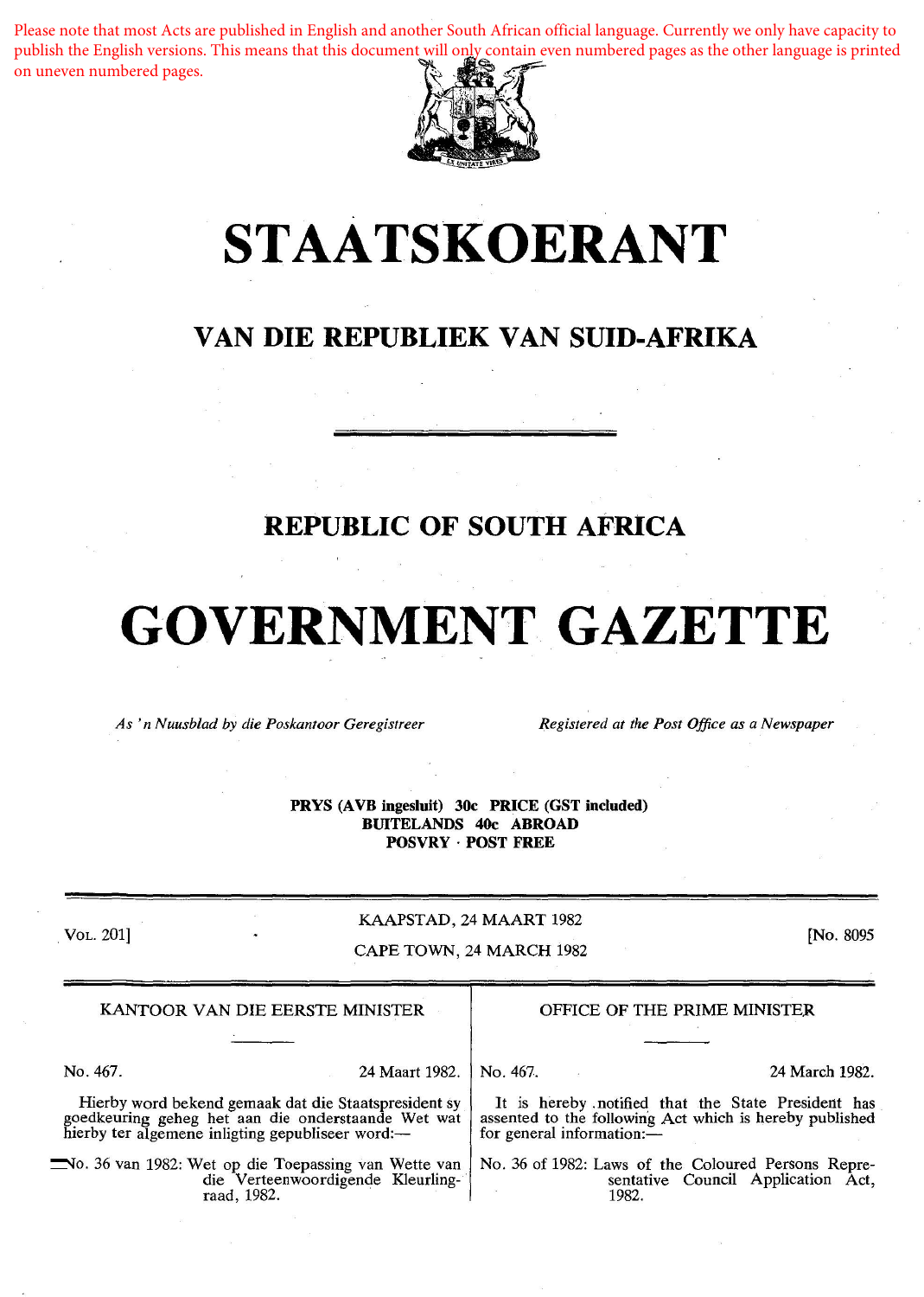LAWS OF THE COLOURED PERSONS REPRESENTATIVE COUNCIL APPLICATION ACT, 1982

Act No. 36, 1982

No. 8095 3

## **ACT**

To provide for the application of certain provisions of laws of the Coloured Persons Representative Council of the Republic of South Africa, and for matters connected therewith.

#### *(Afrikaans text signed* by *the State President.) (Assented to 26 February 1982.)*

RE IT ENACTED by the State President and the House of Assembly of the Republic of South Africa, as follows:-

1. Until such date as may be fixed in terms of section  $4(2)$  of Construction of the South African Coloured Persons Council Act, 1980 (Act No. 5 24 of 1980)-

*(a)* the definition of "Minister" in section 1 of the Coloured Persons Rehabilitation Centres Law, 1971, of the Coloured Persons Representative Council of the Republic of South Africa (Law No. 1 of 1971), shall be 10 deemed to read as follows:

" 'Minister' means the Minister of Internal Affairs;

- (b) the words following subparagraph (ii) of paragraph  $(b)$ of subsection  $(1)$  of section  $\tilde{2}3$  of the said Law shall be deemed to read as follows:
- 15 "such person may with the approval of the Minister be admitted to a rehabilitation centre or registered rehabilitation centre designated by the Director."
- $(c)$  subsection  $(1)$  of section 24 of the said Law shall be 20 deemed to read as follows:

"(1) If the Minister is of opinion, on representations made to him by the Director, that any person admitted to a rehabilitation centre or registered rehabilitation centre under section 23 has proved to be unsuited to or 25 is not likely to benefit by the kind of treatment and training provided in a rehabilitation centre or registered rehabilitation centre, the Minister may consent to such person being discharged from such rehabilitation centre or registered rehabilitation centre for admis-30 sion to any prison within the meaning of the Prisons Act, 1959 (Act No. 8 of 1959), of Parliament, in accordance with the provisions of that Act.";

- (d) subsection (1) of section 25 of the said Law shall be deemed to read as follows:
- 35 "(1) If in the opinion of the Minister-
- *( a)* it is desirable that any person who is undergoing a period of detention in a children's home, school of industries or reform school should, before he is returned to the community, receive treatment or 40 training in a rehabilitation centre or registered rehabilitation centre; and

certain provisions of and references in Law 1 of 1971 of Coloured Persons Representative Council.

- -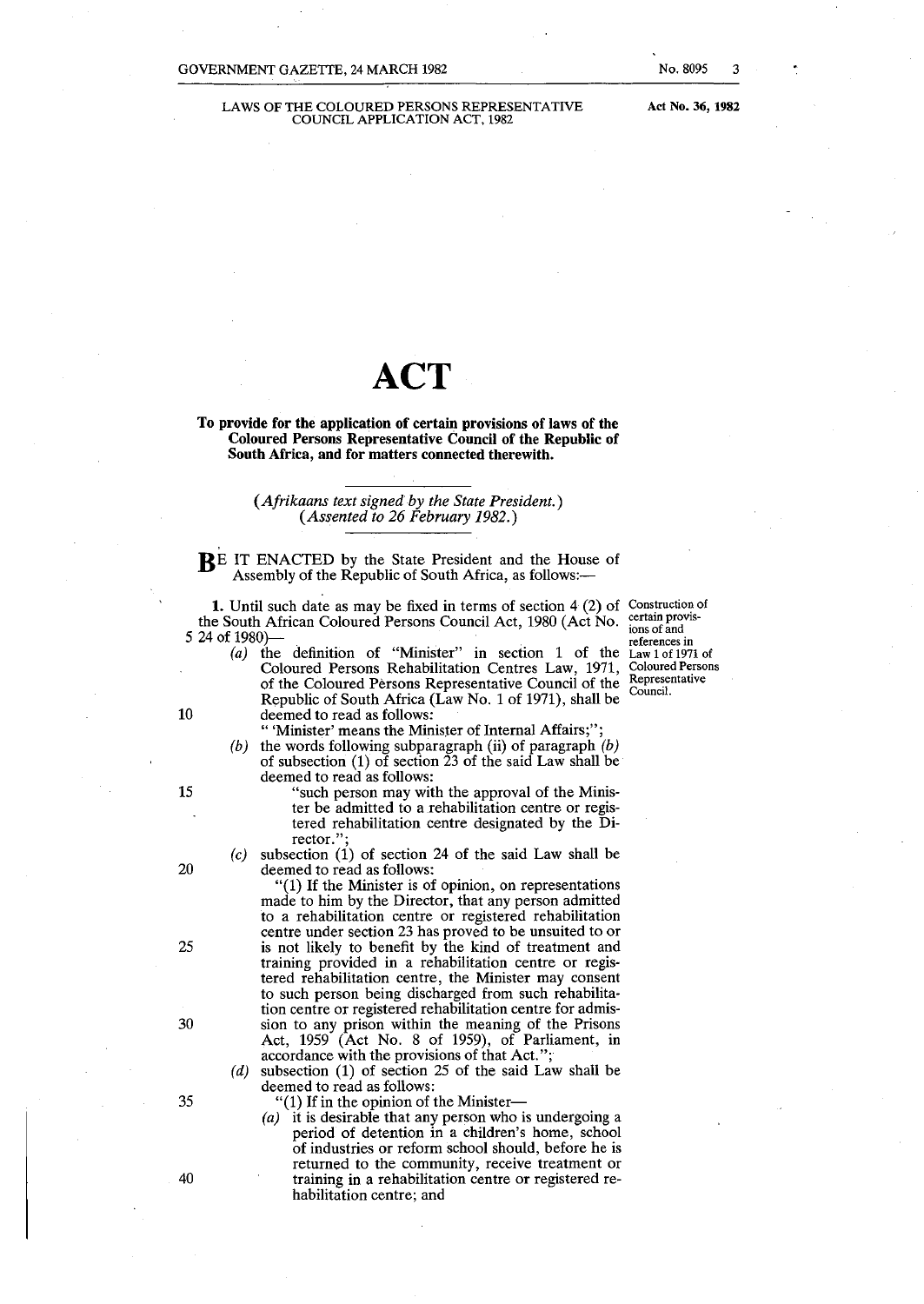#### LAWS OF THE COLOURED PERSONS REPRESENTATIVE COUNCIL APPLICATION ACT, 1982

- (b) such person is a type of person who will or will probably benefit by the particular kind of treatment and training provided in a rehabilitation centre or registered rehabilitation centre,
- 5 such person may, with the consent of the Minister, be admitted to a rehabilitation centre or registered rehabilitation centre designated by the Director.";
	- (e) subsection (1) of section 26 of the said Law shall be deemed to read as follows:

10 "(1) If the Minister is of opinion, on representations made to him by the Director, that any person admitted to a rehabilitation centre or registered rehabilitation centre under section 25 has proved to be unsuited to or is not likely to benefit by the kind of treatment and 15 training provided in the rehabilitation centre or registered rehabilitation centre, the Minister may grant his consent to such person being discharged from such rehabilitation centre or registered rehabilitation centre for admission to a children's home, school of industries 20 or reform school, in accordance with the provisions of the Children's Act, 1960 (Act No. 33 of 1960), of Parliament.";

> *(f)* subsection (2) of section 38 of the said Law shall be deemed to be deleted; and

25 (g) any reference in any other provision of the said Law-

- (i) except in section 39, to "designated member" shall be construed as a reference to the Minister of Internal Affairs; and
- (ii) to the Department of-Coloured Relations and the 30 Secretary for Coloured Relations, construed as such by section 5 of the South African Coloured Persons Council Act, 1980, and the Coloured Persons Representative Council shall be construed as a reference to the Department of Internal Affairs, 35 the Director-General: Internal Affairs and Parliament, respectively.

2. Until such date as may be fixed in terms of section  $4(2)$  of the Construction of South African Coloured Persons Council Act, 1980 (Act No. 24  $\frac{\text{certan provis}}{\text{long of end}}$  $\frac{100 \text{ s}}{200 \text{ s}}$  references in of 1980)—<br>40 (a) the definition of "Minister" in section 1 of the Law 1 of 1973

Coloured Farmers Assistance Law, 1973, of the ofColoured<br>Coloured Barress Barresspectrive Council of the Be- Persons Coloured Persons Representative Council of the Re- Persons public of South Africa (Law 1 of 1973), shall be Council. deemed to read as follows:

45 "'Minister' means the Minister of Internal Affairs;";

- (b) paragraph  $(b)$  of subsection (4) of section 2 of the said Law shall be deemed to be deleted;
- (c) subsection (5) of section 2 of the said Law shall be deemed to read as follows:

50 "(5) A member of the Board and a member of a committee of the Board or the alternate to any such member (if any), not being an officer of the Department of Internal Affairs, shall out of moneys appropriated by Parliament for the purpose, receive such allow-55 ances as the Minister may in consultation with the Minister of Finance from time to time determine.";

- (d) the words preceding paragraph  $(a)$  of subsection  $(1)$  of section 7 of the said Law shall be deemed to read as follows:
- 60 "Subject to the provisions of subsections (3) and ( 4) of this section and section 8 the Minister may, on application by any Coloured person-";

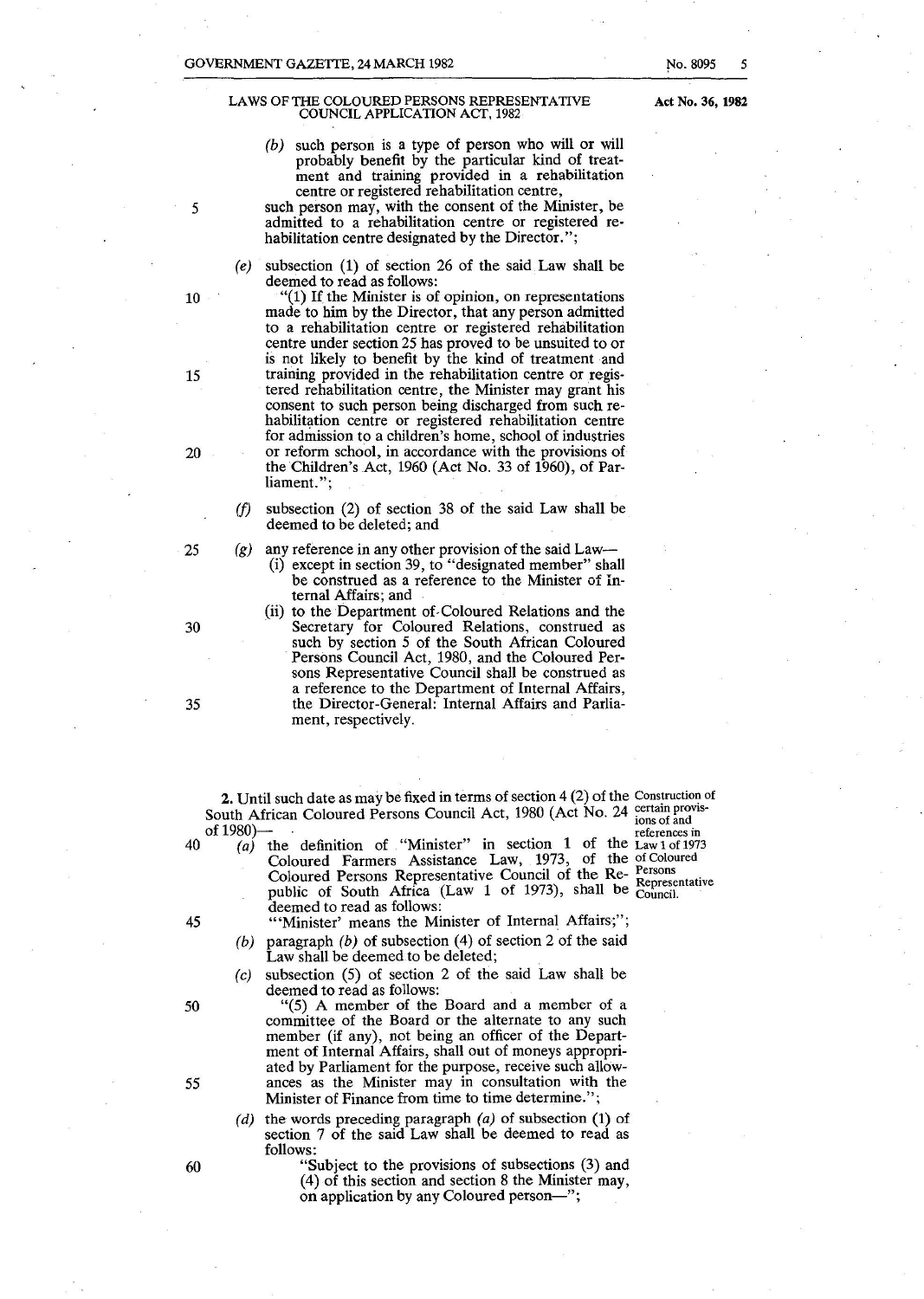#### LAWS OF THE COLOURED PERSONS REPRESENTATIVE COUNCIL APPLICATION ACT, 1982

Act No. 36, 1982

(e) subsection (2) of section 7 of the said Law shall be deemed to read as follows:

"(2) The Minister may on such terms and conditions as he may determine, but subject to the provisions of section 8, on application by any Coloured person render assistance to him by way of transferring to him the liability for repayment of any amount recoverable under this Law from any other person, if such other person consents to the transfer.";

- *(f)* paragraph  $(a)$  of subsection  $(4)$  of section 7 of the said Law shall be deemed to read as follows:
	- $f'(a)$  shall be repayable in such manner and within such period as the Minister may in consultation with the Minister of Finance determine;";
- $(g)$  section 11 of the said Act shall be deemed to read as follows:

**of terms or conditions**  for repayment of debt.

**"Amendment** 

11. The Minister may, in consultation with the Minister of Finance, on application by any person amend the terms or conditions subject to which any amount recoverable from such person in terms of this Law shall be repayable, and thereupon the amended terms or conditions shall be deemed to be the first-mentioned terms or conditions.'

*(h)*  the words preceding paragraph (a) of section 16 of the said Law shall be deemed to read as follows:

> "When immovable property has been mortgaged as security for any amount recoverable in terms of this Law, the Minister may, in consultation with the Minister of Finance, on such conditions as the Minister may determine in such consultation-"

(i) the words preceding paragraph (a) of section 19 of the said Law shall be deemed to read as follows:

> "Whenever movable property has become the property of the· State in terms of section 18, the Minister may in consultation with the Minister of Finance at any time, subject to such conditions as the Minister may determine in such consultation and to such directions as he may give-";

(i) subsection  $(2)$  of section 22 of the said Law shall be deemed to read as follows:

 $(2)$  The Minister may in consultation with the Minister of Finance cause the property so seized to be sold at such place and time and in such manner as he may determine, or retain it on behalf of the State at such valuation as he may regard fair and dispose of it as he may think fit, and the amount of the purchase price or valuation, after payment of any costs incurred in connection with the seizure, gathering or sale, shall be applied towards the reduction or payment of such amount together with interest and costs as may be owing to the State by the person concerned, and if any balance remains, it shall be paid\_ to such person or his legal representative or the trustee, liquidator or executor of his estate, as circumstances may require.";

- (k) section 24 of the said Law shall be deemed to read as follows:
- 60 65

**"Expenditure**  in connec **tion with functions or powers of Minister, Board or committees.** 

24. All expenditure in connection with the performance of the functions or the exercise of the powers of the Minister, the Board or committees of the Board shall be defrayed from moneys appropriated for the purpose by Parliament."; and

20

*5* 

10

15

25

- 30
	-

35

- 
- 

40

45

50

55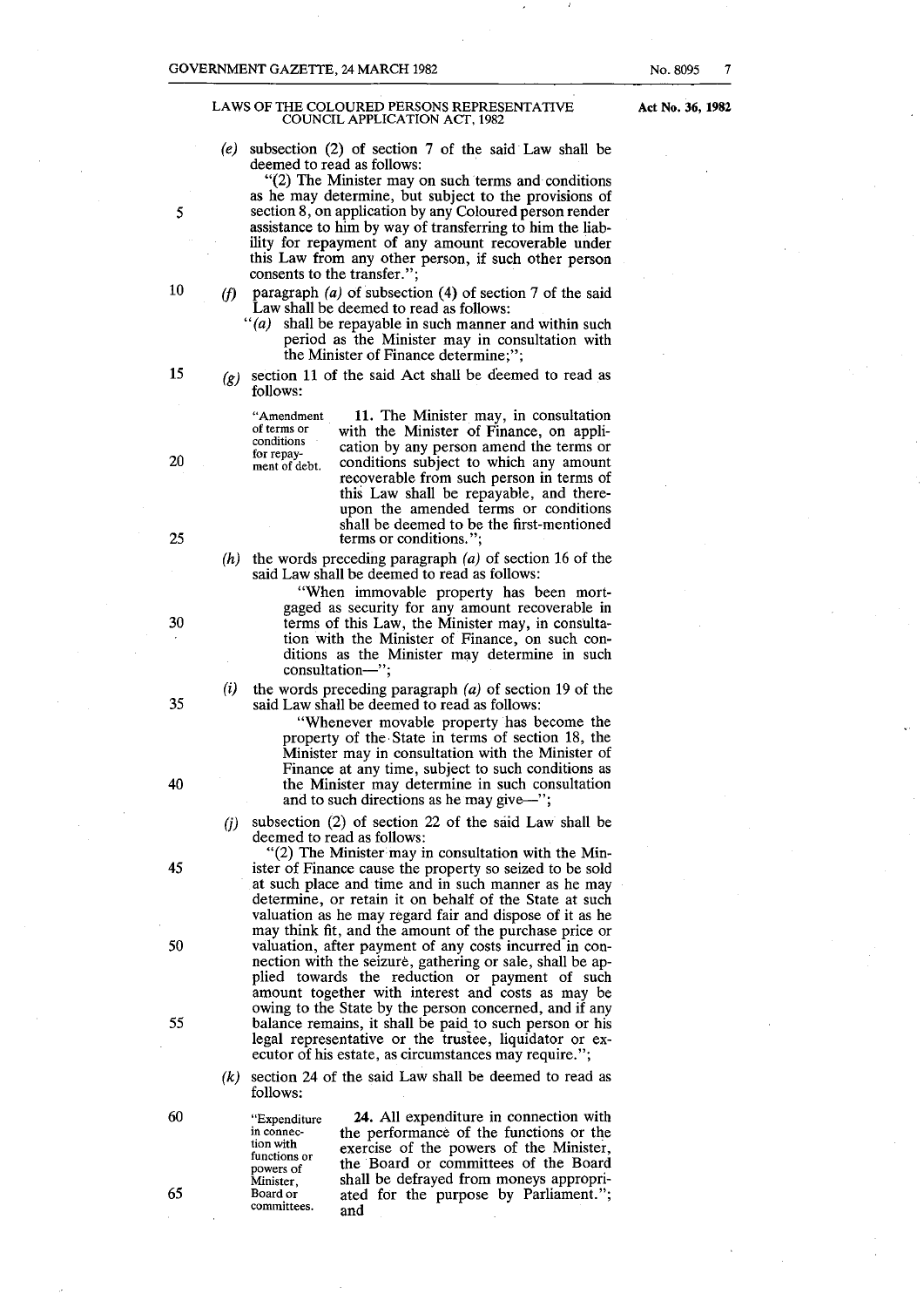### LAWS OF 1HE COLOURED PERSONS REPRESENTATIVE COUNCIL APPLICATION ACT, 1982

No. 8095

- *(l)* any reference in any other provision of the said Law-  $(i)$  except in section 34, to, "designated member" shall be construed as a reference to the Minister of Internal Affairs; and
- 5 (ii) to the Department of Coloured Relations and the Secretary for Coloured Relations, construed as such by section 5 of the South African Coloured Persons Council Act, 1980, shall be construed as a 10 and the Director-General: Internal Affairs, respectively.

3. Until such date as may be fixed in terms of section 4 (2) of Construction of the South African Coloured Persons Council Act, 1980 (Act No. 24 of 1980)-

15 (a) the following definition shall be deemed to be inserted  $\text{Law 1 of } 1974$ after the definition of "district surgeon" in section 1 of the Coloured Persons Social Pensions Law, 1974, of **Representative**  the Coloured Persons Representative Council of the Council. Republic of South Africa (Law No. 1 of 1974):

**certain provisions of and references in**  of Coloured **Persons** 

20 "Winister' means the Minister of Internal Affairs;";

- (b) the words preceding paragraph  $(a)$  of section 3 of the said Law shall be deemed to read as follows:
- "The Minister may, subject to the provisions of this Law, in consultation with the Minister of 25 Finance and out of moneys appropriated for the purpose by Parliament-
	- $(c)$  subparagraph (iii) of paragraph  $(c)$  of section 4 of the said Law shall be deemed to read as follows:
- "(iii) that he has entered the Republic from any territo-30 **ry or country specified by the Minister and com**plies with the conditions determined by the Minis**ter.";** 
	- (*d*) subsection (4) of section 8 of the said Law shall be deemed to read as follows:
- 35 "( 4) The Minister or his deputy may at his discretion write off the whole or any portion of any sum repayable in terms of this section, if he is satisfied that it would be uneconomical to recover such sum or that recovery thereof would cause 40 undue hardship.";
	- (e) the words preceding paragraph  $(a)$  of section 13 of the said Law shall be deemed to read as follows:

"The Minister or his deputy shall appoint for every area determined by him, an officer in the public service as regional pension officer, who shall be charged with-

- *(f)* the words preceding paragraph (a) of subsection (1) of section 18 of the said Law shall be deemed to read as follows:
- 50 "The Minister may, in consultation with the Minister of Finance, make regulations as to $-$ ";
	- (g) subsection (2) of the said section 18 shall be deemed to read as follows:

"(2) No regulation by virtue of which the aggre-55 gate amount of any pension and allowance referred to in section 3 and to which any applicant whose income and assets have not increased, has at any time been entitled, will be reduced, shall be made without the approval, by resolution, of 60 the House of Assembly."; and

> (h) any reference in any other provision of the said Law to "designated member", and to the Department of Coloured Relations and the Secretary for Coloured Relations, construed as such by section 5 of the South

45